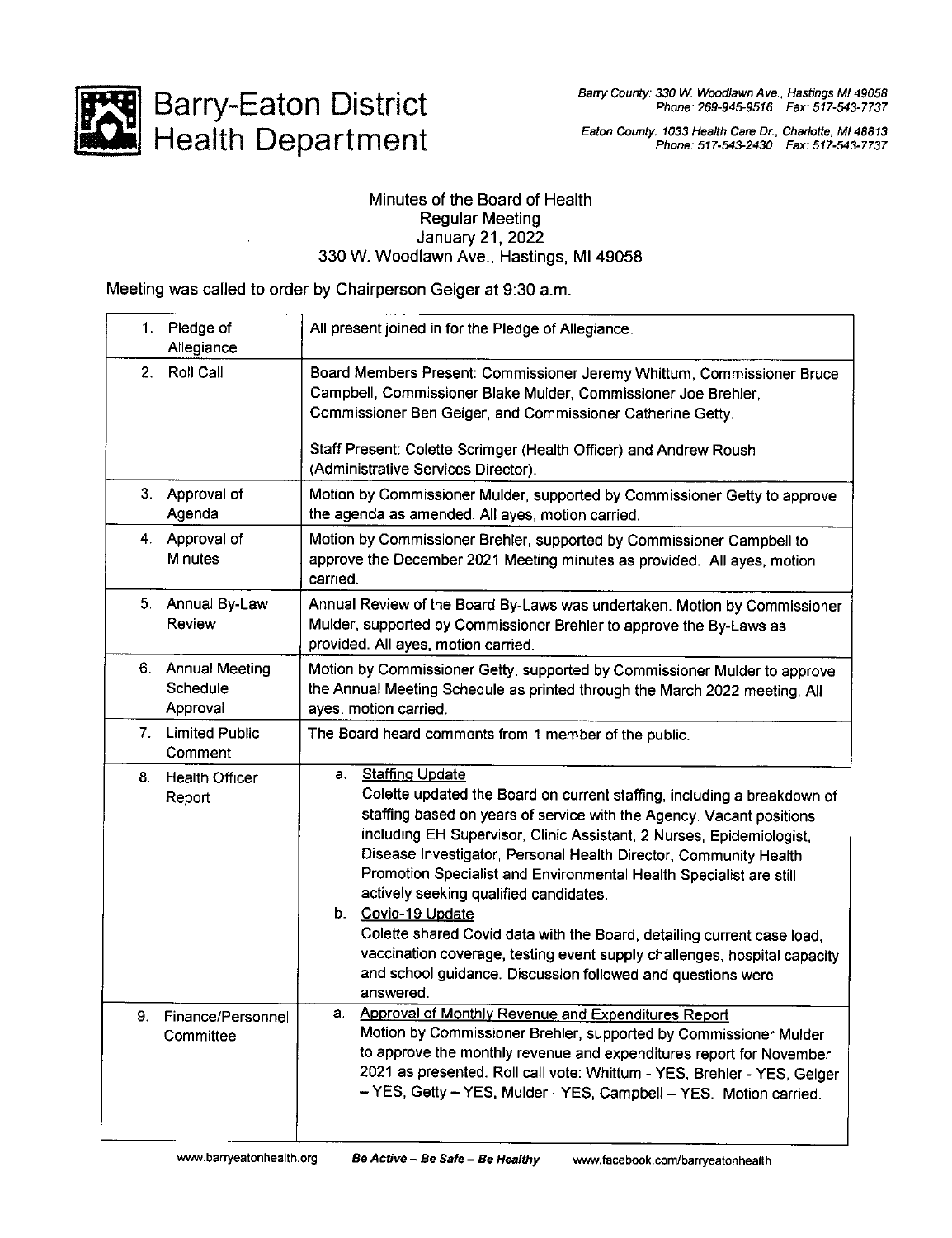

Health Department Barry-Eaton District

Eaton County: 1033 Health Care Dr., Charlotte, MI 48813 Phone: 517-543-2430 Fax: 517-543-7737

## Minutes of the Finance/Personnel Committee

## Barry-Eaton District Health Department January 21,2022 330 W. Woodlawn Ave., Hastings, Ml 49058

Meeting was called to order by Chairperson Geiger at 9:01 a.m.

## Commissioner Mulder was in attendance along with staff Colette Scrimger and Andrew Roush.

| 1. | Approval of<br>Agenda                                           | Commissioner Mulder moved to approve the agenda as printed, Commissioner<br>Geiger supported. Motion carried.                                                                                                                                                                                                                                       |
|----|-----------------------------------------------------------------|-----------------------------------------------------------------------------------------------------------------------------------------------------------------------------------------------------------------------------------------------------------------------------------------------------------------------------------------------------|
| 2. | Approval of<br><b>Minutes</b>                                   | Commissioner Mulder moved to approve the minutes from the December 2021<br>meeting as printed, Commissioner Geiger supported. Motion carried.                                                                                                                                                                                                       |
| 3. | Limited Public<br>Comment                                       | The Board heard comments from 1 member of the public.                                                                                                                                                                                                                                                                                               |
|    | 4. Approval of<br>Monthly Revenue<br>and Expenditures<br>Report | Andrew Roush presented the monthly revenue and expenditures report for<br>November 2021. Commissioner Mulder moved to bring the monthly revenue and<br>expenditures report to the full board for approval, Commissioner Geiger<br>supported. Motion carried.                                                                                        |
| 5. | Quarterly Budget<br>Amendments                                  | Andrew Roush presented the quarterly budget amendments. Commissioner<br>Mulder moved to bring the monthly quarterly budget amendments to the full<br>board for approval, Commissioner Geiger supported. Motion carried.                                                                                                                             |
| 6. | Approval of<br>Payables                                         | Andrew Roush presented the November 2021 monthly payables in the amount of<br>\$276,041.18. Commissioner Mulder moved to bring the monthly payables to the<br>full board for approval, Commissioner Geiger supported. Motion carried.                                                                                                               |
| 7. | Old Business                                                    | Office Improvement Project - Eaton County<br>а.<br>Approval to spend up to \$30,000 was requested to engage an architect<br>for preliminary work on remodeling the clinic space within the Eaton<br>County office. Commissioner Mulder moved to bring the request to the<br>full board for approval, Commissioner Geiger supported. Motion carried. |
| 8. | Adjournment                                                     | Meeting was adjourned by Chairperson Geiger at 9:12 a.m.                                                                                                                                                                                                                                                                                            |

Ben Geiger, Chair Ret DC extraction Colette Scrimger, Health Officer